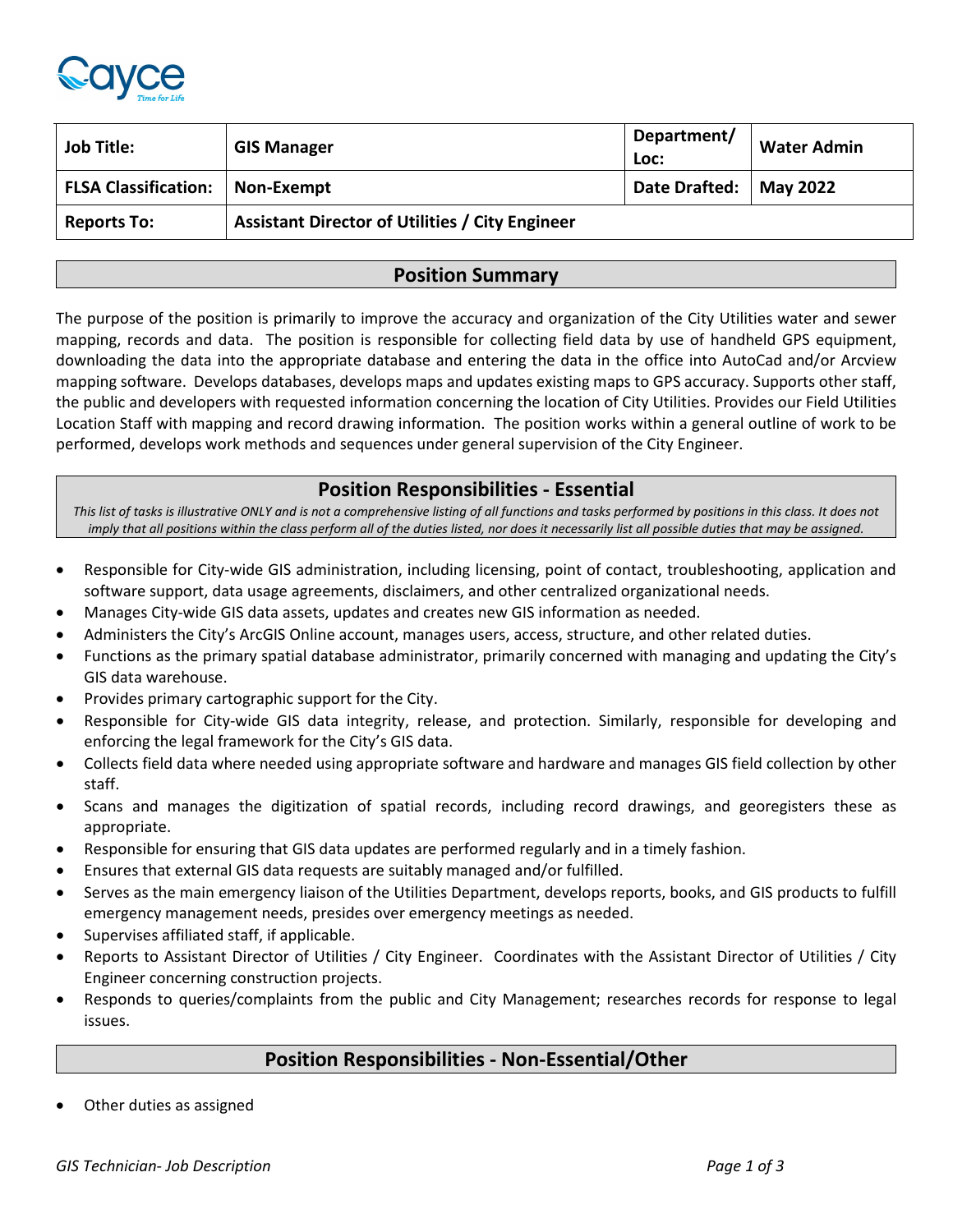

# **Essential Skills and Experience**

- Requires a Bachelor's degree in geospatial information science or a related discipline such as geography, computer science, database administration, planning, programming, or the equivalent as determined by the Director of Utilities. A Master's degree is preferred.
- Requires a minimum of four years in municipal government or equivalent combination of training and experience which provides the required skills, knowledge, and abilities.
- Experience using the ArcGIS software suite, including ArcGIS Desktop, ArcGIS Pro, ArcGIS Online, ArcSDE, and ArcGIS Enterprise and/or Portal.
- Experience using AutoCAD.
- Experience using the Microsoft Office suite, specifically Word, Excel, Access, and PowerPoint.
- Experience using ArcGIS Online field apps, including Collector, Explorer, Workforce, FieldMaps, and Survey123.
- Ability to read technical instructions, schematics, procedure manuals, and charts, such as record drawings, design drawings, and as-builts.
- Ability to compose reports, forms, and business letters with proper format.
- Ability to communicate effectively, including the presentation of information during meetings and to the Director of Utilities and/or other staff; ability to train other City staff in the use of GIS products.
- Must possess a valid South Carolina driver's license.

## **Beneficial Skills and Experience**

- Geographic Information Systems Professional (GISP) certification.
- Master's Degree in an appropriate discipline.
- Greater than four years in municipal government or equivalent combination of training and experience which provides the required skills, knowledge, and abilities.

## **Mental & Physical Demands - ADA Guidelines**

#### **Physical Demands**

|           | Sit                          |                                                                                                 | Constantly   |                                                                            |           | Reach Above Shoulder | Occasionally |
|-----------|------------------------------|-------------------------------------------------------------------------------------------------|--------------|----------------------------------------------------------------------------|-----------|----------------------|--------------|
|           | Walk                         |                                                                                                 | Frequently   |                                                                            | $\bullet$ | Climb                | Occasionally |
| $\bullet$ | Stand                        |                                                                                                 | Frequently   |                                                                            | $\bullet$ | Crawl                | Occasionally |
| $\bullet$ | <b>Handling</b>              |                                                                                                 | Frequently   |                                                                            |           | Squat or Kneel       | Frequently   |
| $\bullet$ | Reach Outward                |                                                                                                 | Frequently   |                                                                            | $\bullet$ | Bend                 | Frequently   |
|           | <b>Lifting Requirements</b>  |                                                                                                 |              |                                                                            |           |                      |              |
| $\bullet$ | 10 pounds or less            |                                                                                                 | Frequently   |                                                                            | $\bullet$ | 51-100 pounds        | Occasionally |
| $\bullet$ | 11-20 pounds                 |                                                                                                 | Frequently   |                                                                            | $\bullet$ | >100 pounds          | Occasionally |
| $\bullet$ | 21-50 pounds<br>Occasionally |                                                                                                 |              |                                                                            |           |                      |              |
|           |                              | <b>Pushing and Pulling Requirements</b>                                                         |              |                                                                            |           |                      |              |
|           | 12 pounds or less            |                                                                                                 | Frequently   |                                                                            | $\bullet$ | 41 to 100 pounds     | Occasionally |
| $\bullet$ | 13 to 25 pounds              |                                                                                                 | Frequently   |                                                                            | $\bullet$ | > than 100 pounds    | Occasionally |
|           | 26 to 40 pounds              |                                                                                                 | Occasionally |                                                                            |           |                      |              |
|           | <b>Definitions</b>           |                                                                                                 |              |                                                                            |           |                      |              |
|           | N/A                          | Not Applicable                                                                                  |              | Activity is not applicable to this occupation                              |           |                      |              |
| $\bullet$ | Occasionally<br>0            |                                                                                                 |              | Occupation requires this activity up to 33% of the time (0 - 2.5+ hrs/day) |           |                      |              |
|           | F                            | Occupation requires this activity from 33% - 66% of the time (2.5 - 5.5+ hrs/day)<br>Frequently |              |                                                                            |           |                      |              |
|           |                              | <b>GIS Technician- Job Description</b>                                                          |              |                                                                            |           |                      | Page 2 of 3  |